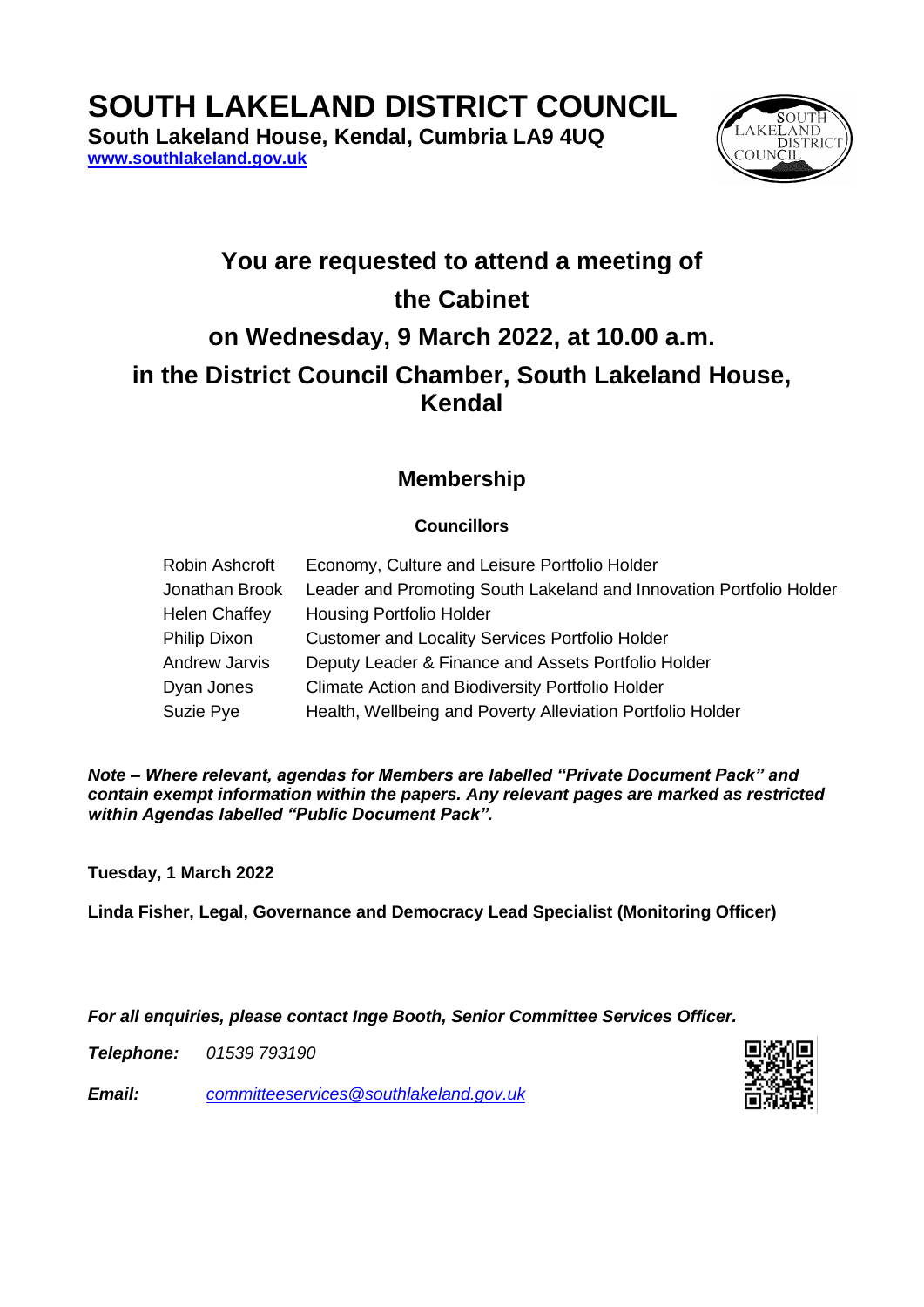## **AGENDA**

|               |                                                                                                                                                                                                                                                                                                                                                                                                                                                  |                                                                                                                                                                                                                                                                                                                                                                                          | Page Nos. |
|---------------|--------------------------------------------------------------------------------------------------------------------------------------------------------------------------------------------------------------------------------------------------------------------------------------------------------------------------------------------------------------------------------------------------------------------------------------------------|------------------------------------------------------------------------------------------------------------------------------------------------------------------------------------------------------------------------------------------------------------------------------------------------------------------------------------------------------------------------------------------|-----------|
| <b>PART I</b> |                                                                                                                                                                                                                                                                                                                                                                                                                                                  |                                                                                                                                                                                                                                                                                                                                                                                          |           |
| 1             |                                                                                                                                                                                                                                                                                                                                                                                                                                                  | <b>APOLOGIES</b>                                                                                                                                                                                                                                                                                                                                                                         |           |
|               |                                                                                                                                                                                                                                                                                                                                                                                                                                                  | To receive apologies for absence, if any.                                                                                                                                                                                                                                                                                                                                                |           |
| $\mathbf{2}$  |                                                                                                                                                                                                                                                                                                                                                                                                                                                  | <b>CABINET EXECUTIVE DECISIONS</b>                                                                                                                                                                                                                                                                                                                                                       | $5 - 22$  |
|               |                                                                                                                                                                                                                                                                                                                                                                                                                                                  | To authorise the Chairman to sign, as a correct record, the Executive Decisions<br>made by Cabinet on 9 February 2022.                                                                                                                                                                                                                                                                   |           |
| 3             |                                                                                                                                                                                                                                                                                                                                                                                                                                                  | <b>DELEGATED EXECUTIVE DECISIONS</b>                                                                                                                                                                                                                                                                                                                                                     | $23 - 24$ |
|               |                                                                                                                                                                                                                                                                                                                                                                                                                                                  | To receive the Delegated Executive Decisions made by Portfolio Holders or<br>Officers on 10 February 2022.                                                                                                                                                                                                                                                                               |           |
| 4             |                                                                                                                                                                                                                                                                                                                                                                                                                                                  | <b>DECLARATIONS OF INTEREST AND DISPENSATIONS</b>                                                                                                                                                                                                                                                                                                                                        |           |
|               |                                                                                                                                                                                                                                                                                                                                                                                                                                                  | To receive declarations by Members of interests in respect of items on this<br>Agenda and to consider any dispensations.                                                                                                                                                                                                                                                                 |           |
|               |                                                                                                                                                                                                                                                                                                                                                                                                                                                  | Members are reminded that, in accordance with the revised Code of Conduct,<br>they are required to declare any disclosable pecuniary interests or other<br>registrable interests which have not already been declared in the Council's<br>Register of Interests. (It is a criminal offence not to declare a disclosable<br>pecuniary interest either in the Register or at the meeting.) |           |
|               |                                                                                                                                                                                                                                                                                                                                                                                                                                                  | Members may, however, also decide, in the interests of clarity and<br>transparency, to declare at this point in the meeting, any such disclosable<br>pecuniary interests which they have already declared in the Register, as well as<br>any other registrable or other interests.                                                                                                       |           |
|               |                                                                                                                                                                                                                                                                                                                                                                                                                                                  | If a Member requires advice on any item involving a possible declaration of<br>interest which could affect his/her ability to speak and/or vote, he/she is advised<br>to contact the Monitoring Officer at least 24 hours in advance of the meeting.                                                                                                                                     |           |
| 5             | <b>LOCAL GOVERNMENT ACT 1972 - EXCLUDED ITEMS</b>                                                                                                                                                                                                                                                                                                                                                                                                |                                                                                                                                                                                                                                                                                                                                                                                          |           |
|               |                                                                                                                                                                                                                                                                                                                                                                                                                                                  | To consider whether the item in Part II of the Agenda should be considered in<br>the presence of the press and public.                                                                                                                                                                                                                                                                   |           |
| 6             |                                                                                                                                                                                                                                                                                                                                                                                                                                                  | <b>PUBLIC PARTICIPATION</b>                                                                                                                                                                                                                                                                                                                                                              |           |
|               | Any member of the public who wishes to ask a question, make representations<br>or present a deputation or petition at this meeting should apply to do so by no<br>later than 0:01 am (one minute past midnight) two working days before the<br>meeting. Information on how to make the application can be obtained by<br>viewing the Council's Website www.southlakeland.gov.uk or by contacting the<br>Committee Services Team on 01539 733333. |                                                                                                                                                                                                                                                                                                                                                                                          |           |
|               | (1)                                                                                                                                                                                                                                                                                                                                                                                                                                              | <b>Questions and Representations</b>                                                                                                                                                                                                                                                                                                                                                     |           |
|               |                                                                                                                                                                                                                                                                                                                                                                                                                                                  | To receive any questions or representations which have been received<br>from members of the public.                                                                                                                                                                                                                                                                                      |           |
|               | (2)                                                                                                                                                                                                                                                                                                                                                                                                                                              | <b>Deputations and Petitions</b>                                                                                                                                                                                                                                                                                                                                                         |           |
|               |                                                                                                                                                                                                                                                                                                                                                                                                                                                  | To receive any deputations or petitions which have been received from<br>members of the public.                                                                                                                                                                                                                                                                                          |           |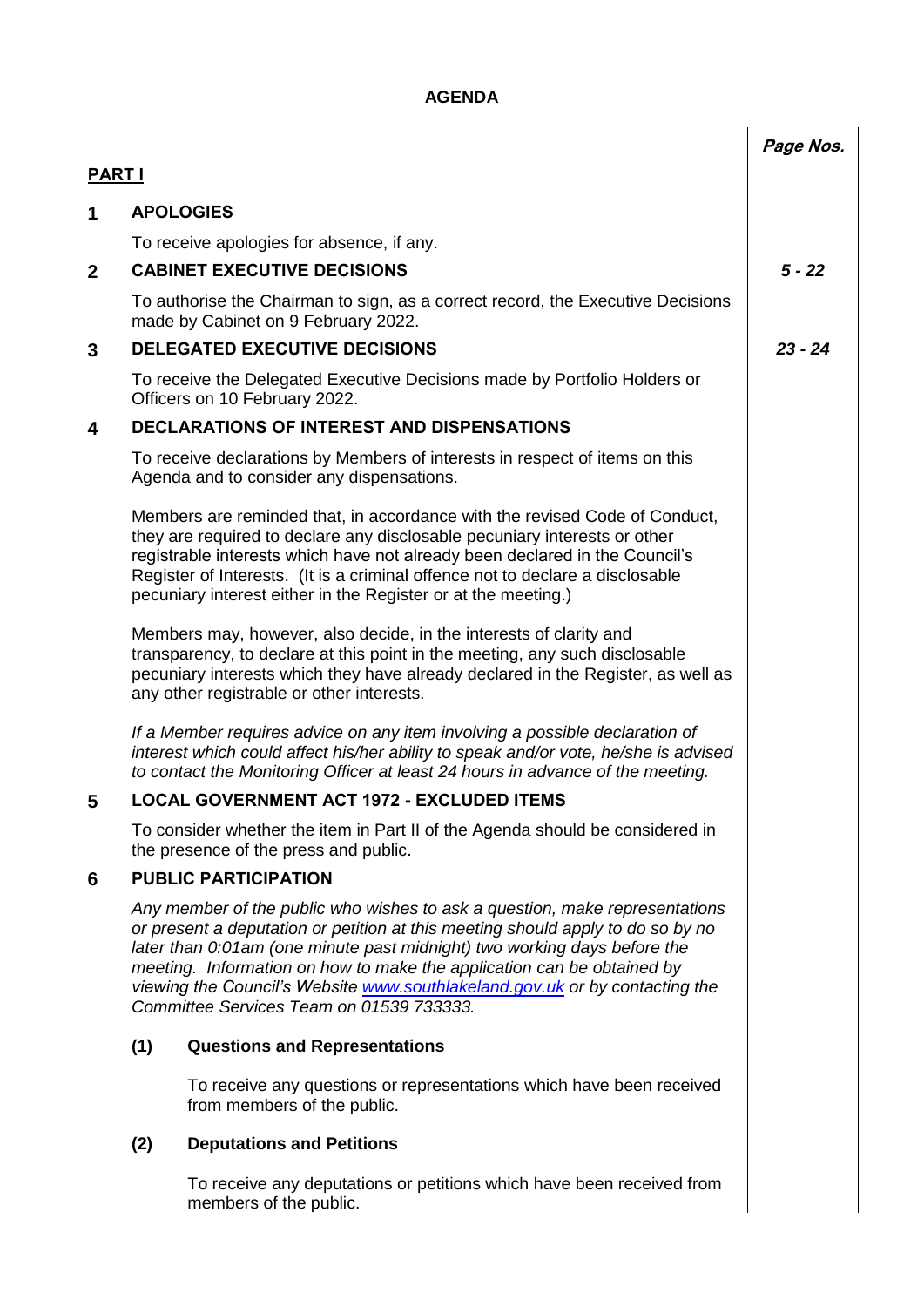| $\overline{7}$  | <b>FORWARD PLAN</b>                                                                                                                                                                                                                                                                                                                                             | $25 - 40$   |
|-----------------|-----------------------------------------------------------------------------------------------------------------------------------------------------------------------------------------------------------------------------------------------------------------------------------------------------------------------------------------------------------------|-------------|
|                 | To note the contents of the latest Forward Plan, published on 8 February 2022.                                                                                                                                                                                                                                                                                  |             |
| 8               | <b>STREET NAMING AND NUMBERING POILCIY</b>                                                                                                                                                                                                                                                                                                                      | $41 - 88$   |
|                 | To consider an update to the Street Naming and Numbering Policy to ensure<br>compliance with relevant legislation, guidance and recommendations.                                                                                                                                                                                                                |             |
| 9               | STRUCTURAL REPAIR WORKS TO RIVER WALL, GOOSEHOLME                                                                                                                                                                                                                                                                                                               | 89 - 116    |
|                 | To consider funding for the Environment Agency to undertake structural repair<br>works to the riverside wall at Gooseholme, Kendal.                                                                                                                                                                                                                             |             |
| 10              | <b>PURCHASE OF LAND AT HEVERSHAM</b>                                                                                                                                                                                                                                                                                                                            |             |
|                 | To consider a proposal to assist in the delivery of affordable homes and meeting<br>housing needs within the district and increase the supply of affordable housing.                                                                                                                                                                                            |             |
|                 | Note - In accordance with Section 100B(2) of the Local Government Act<br>1972, copies of Appendix 1 to the report are excluded from inspection by<br>members of the public as it contains information as described in Schedule<br>12A of the Act, as amended by the Local Government (Access to<br>Information) (Variation) Order 2006, as follows:-            |             |
|                 | Paragraph 3 - Information relating to the financial or business affairs of<br>any particular person (including the authority holding that information).                                                                                                                                                                                                         |             |
| 11              | CONTRACT AWARD FOR CONCRETE REPAIRS TO WESTMORLAND<br><b>SHOPPING CENTRE MULTI STOREY CAR PARK.</b>                                                                                                                                                                                                                                                             | $383 - 426$ |
|                 | To consider investment in Westmorland Shopping Centre Multi Storey Car Park.                                                                                                                                                                                                                                                                                    |             |
|                 | Note - In accordance with Section 100B(2) of the Local Government Act<br>1972, copies of Appendix 1 to the report are excluded from inspection by<br>members of the public as it contains information as described in Schedule<br>12A of the Act, as amended by the Local Government (Access to<br>Information) (Variation) Order 2006, as follows:-            |             |
|                 | Paragraph 3 - Information relating to the financial or business affairs of<br>any particular person (including the authority holding that information).                                                                                                                                                                                                         |             |
| 12 <sup>2</sup> | CORONATION HALL (LEASE AGREEMENT) AND ULVERSTON MARKET -<br><b>SERVICES AGREEMENT FOR MANAGEMENT.</b>                                                                                                                                                                                                                                                           | 427 - 480   |
|                 | To consider a new lease and under lease of Coronation Hall for up to 99 years.                                                                                                                                                                                                                                                                                  |             |
|                 | Note - In accordance with Section 100B(2) of the Local Government Act<br>1972, copies of Appendices 1, 2 and 5 to the report are excluded from<br>inspection by members of the public as it contains information as<br>described in Schedule 12A of the Act, as amended by the Local<br>Government (Access to Information) (Variation) Order 2006, as follows:- |             |
|                 | Paragraph 3 - Information relating to the financial or business affairs of<br>any particular person (including the authority holding that information).                                                                                                                                                                                                         |             |